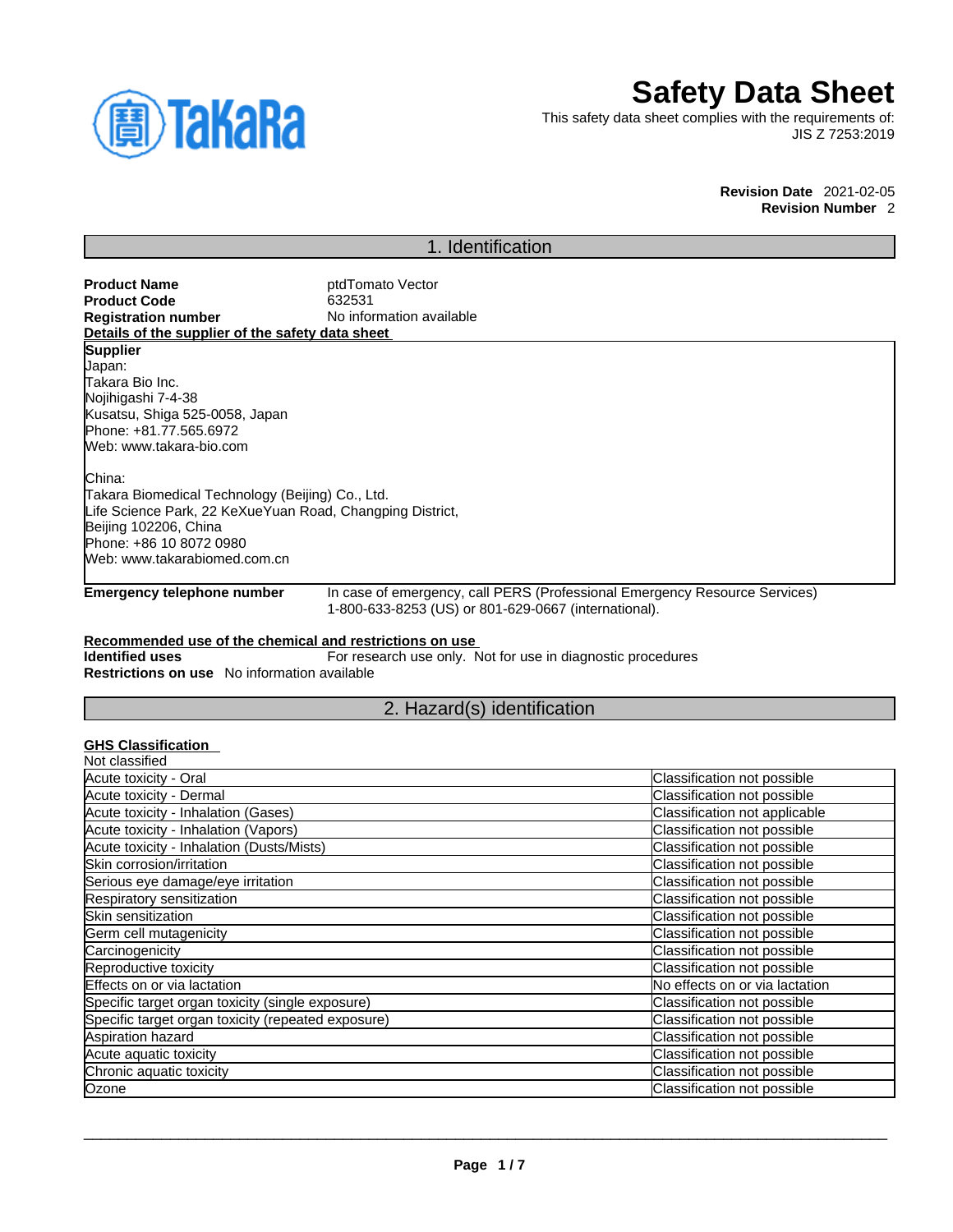#### **GHS label elements**

#### **Hazard Statements**  Not classified

**Prevention**

• Not applicable

#### **Response**

- Not applicable **Storage** • Not applicable
- **Disposal** • Not applicable

## **Other hazards**

No information available.

## 3. Composition/information on ingredients

#### **Pure substance/mixture** Mixture

| Chemical name      | CAS No             | Weight-%  | <b>ENCS Inventory</b> | <b>ENCS Number</b> | <b>ISHL Inventory</b> | <b>ISHL No</b> |
|--------------------|--------------------|-----------|-----------------------|--------------------|-----------------------|----------------|
| Plasmid, ptdTomato | <b>CAS-PLASMID</b> | $10 - 30$ | No information        |                    | No information        |                |
|                    |                    |           | available             |                    | available             |                |

## **Pollutant Release and Transfer Registry (PRTR)**

Not applicable

#### **Industrial Safety and Health Law**

ISHL Notifiable Substances

Not applicable

Harmful Substances Whose Names Are to be Indicated on the Label Not applicable

## **Poisonous and Deleterious Substances Control Law**

Not applicable

## 4. First-aid measures

| In case of inhalation                                 | Remove to fresh air.                                                                                                    |
|-------------------------------------------------------|-------------------------------------------------------------------------------------------------------------------------|
| In case of skin contact                               | Wash skin with soap and water.                                                                                          |
| In case of eye contact                                | Rinse thoroughly with plenty of water for at least 15 minutes, lifting lower and upper eyelids.<br>Consult a physician. |
| In case of ingestion                                  | Clean mouth with water and drink afterwards plenty of water.                                                            |
| Most important symptoms/effects,<br>acute and delayed | No information available.                                                                                               |
| Note to physicians                                    | Treat symptomatically.                                                                                                  |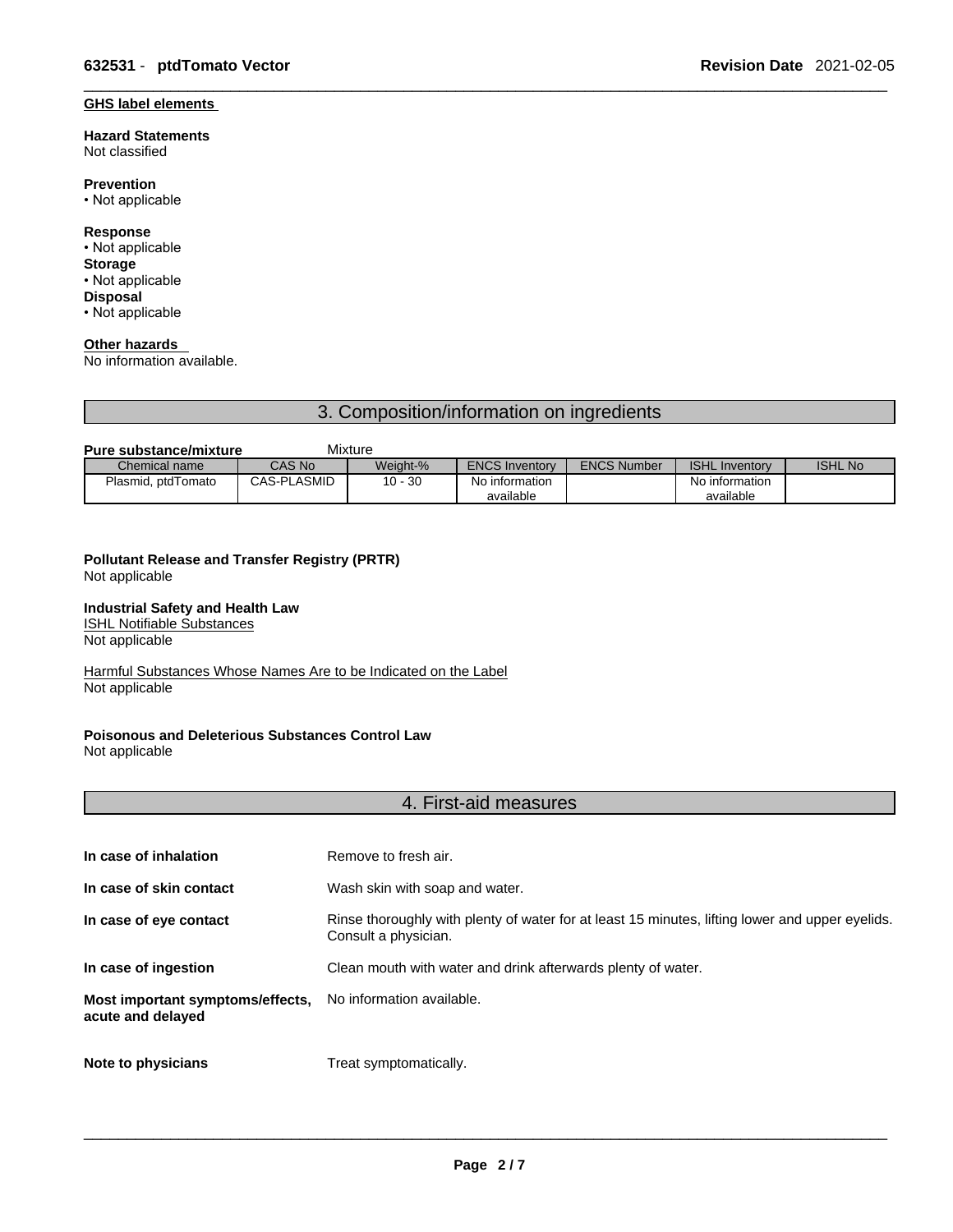|                                                                                  | 5. Fire-fighting measures                                                                                                             |
|----------------------------------------------------------------------------------|---------------------------------------------------------------------------------------------------------------------------------------|
| <b>Suitable Extinguishing Media</b>                                              | Use extinguishing measures that are appropriate to local circumstances and the<br>surrounding environment.                            |
| Unsuitable extinguishing media                                                   | Do not scatter spilled material with high pressure water streams.                                                                     |
| Specific hazards arising from the<br>chemical                                    | No information available.                                                                                                             |
| <b>Special Extinguishing Media</b><br><b>Large Fire</b>                          | Cool drums with water spray.<br>CAUTION: Use of water spray when fighting fire may be inefficient.                                    |
| Special protective equipment and<br>precautions for fire-fighters                | Firefighters should wear self-contained breathing apparatus and full firefighting turnout<br>gear. Use personal protection equipment. |
|                                                                                  | 6. Accidental release measures                                                                                                        |
| <b>Personal precautions, protective</b><br>equipment and emergency<br>procedures | Ensure adequate ventilation.                                                                                                          |
| For emergency responders                                                         | Use personal protection recommended in Section 8.                                                                                     |
| <b>Environmental precautions</b>                                                 | See Section 12 for additional Ecological Information.                                                                                 |
| <b>Methods for containment</b>                                                   | Prevent further leakage or spillage if safe to do so.                                                                                 |
| Methods for cleaning up                                                          | Pick up and transfer to properly labeled containers.                                                                                  |
| Prevention of secondary hazards                                                  | Clean contaminated objects and areas thoroughly observing environmental regulations.                                                  |

# 7. Handling and storage

| <b>Handling</b>           |                                                                          |
|---------------------------|--------------------------------------------------------------------------|
| Advice on safe handling   | Handle in accordance with good industrial hygiene and safety practice.   |
| <b>Storage</b>            |                                                                          |
| <b>Storage Conditions</b> | Keep containers tightly closed in a dry, cool and well-ventilated place. |

|                                                                                | 8. Exposure controls/personal protection                                                                                                                                               |
|--------------------------------------------------------------------------------|----------------------------------------------------------------------------------------------------------------------------------------------------------------------------------------|
| <b>Engineering controls</b>                                                    | Showers<br>Eyewash stations                                                                                                                                                            |
| <b>Exposure guidelines</b>                                                     | Ventilation systems.<br>This product, as supplied, does not contain any hazardous materials with occupational<br>exposure limits established by the region specific regulatory bodies. |
| <b>Biological occupational exposure</b><br><b>limits</b>                       | This product, as supplied, does not contain any hazardous materials with biological limits<br>established by the region specific regulatory bodies                                     |
| <b>Environmental exposure controls</b><br><b>Personal Protective Equipment</b> | No information available.                                                                                                                                                              |
| <b>Respiratory protection</b>                                                  | No protective equipment is needed under normal use conditions. If exposure limits are<br>exceeded or irritation is experienced, ventilation and evacuation may be required.            |
| <b>Eye/face protection</b><br>Skin and body protection                         | No special protective equipment required.<br>No special protective equipment required.                                                                                                 |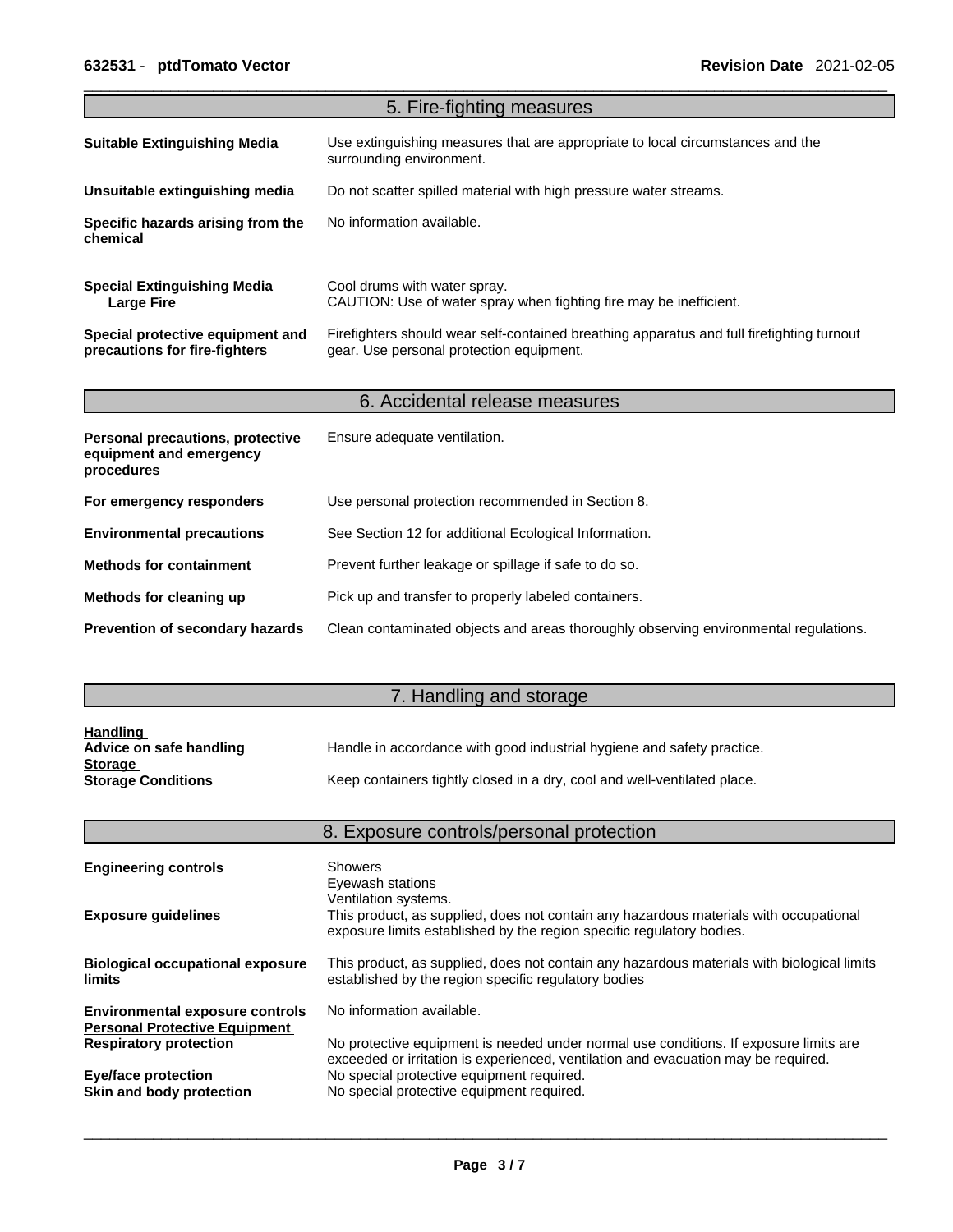## 9. Physical and chemical properties

#### **Information on basic physical and chemical properties**

| Appearance            | Clear, colorless         |
|-----------------------|--------------------------|
| <b>Physical state</b> | Liauid                   |
| Color                 | Clear                    |
| Odor                  | None                     |
| <b>Odor Threshold</b> | No information available |

**Property Remarks • Property Remarks • Method Melting point / freezing point**  $\blacksquare$  **Melting point** No information available **Boiling point/boiling range (°C)** and the set of the set of the No information available **Flammability (solid, gas)** No information available **Upper/lower flammability or explosive limits Upper flammability limit: Lower flammability limit: Flash point** ASTM D 56 **Evaporation Rate**<br> **Autoignition temperature**<br> **Autoignition temperature**<br> **Autoignition available Autoignition temperature**<br> **Decomposition temperature** Noinformation available<br>
No information available **Decomposition temperature pH pH** *pH* **Viscosity Kinematic viscosity Notifically** No information available **Dynamic Viscosity No information available** No information available **Water solubility Water solubility Water solubility Water Solubility Water Solubility Water Solubility Water Solubility Water Solubility Water Solubility Water Solubility Water Solub Solubility in other solvents intervalsed notation No information available No** information available **Partition Coefficient (n-octanol/water) Vapor pressure**<br> **Vapor density**<br> **Vapor density**<br> **Vapor density Vapor density**<br> **Vapor density**<br> **Relative density**<br> **Relative density Particle characteristics Particle Size Distribution** Not applicable

#### **Other information**

**Oxidizing properties** 

**Explosive properties**<br> **Oxidizing properties**<br>
No information available

## 10. Stability and reactivity

No information available

**Relative density** No information available

**Not applicable** 

**Reactivity No information available. Chemical stability** Stable under normal conditions. **Possibility of hazardous reactions** None under normal processing. **Incompatible materials** None known based on information supplied. **Hazardous Decomposition Products** None known based on information supplied. **Explosion Data Sensitivity to static discharge** None.

**Sensitivity to mechanical impact** None.

11. Toxicological information

#### **Acute toxicity**

**Numerical measures of toxicity - Product Information** No information available

100 % of the mixture consists of ingredient(s) of unknown acute oral toxicity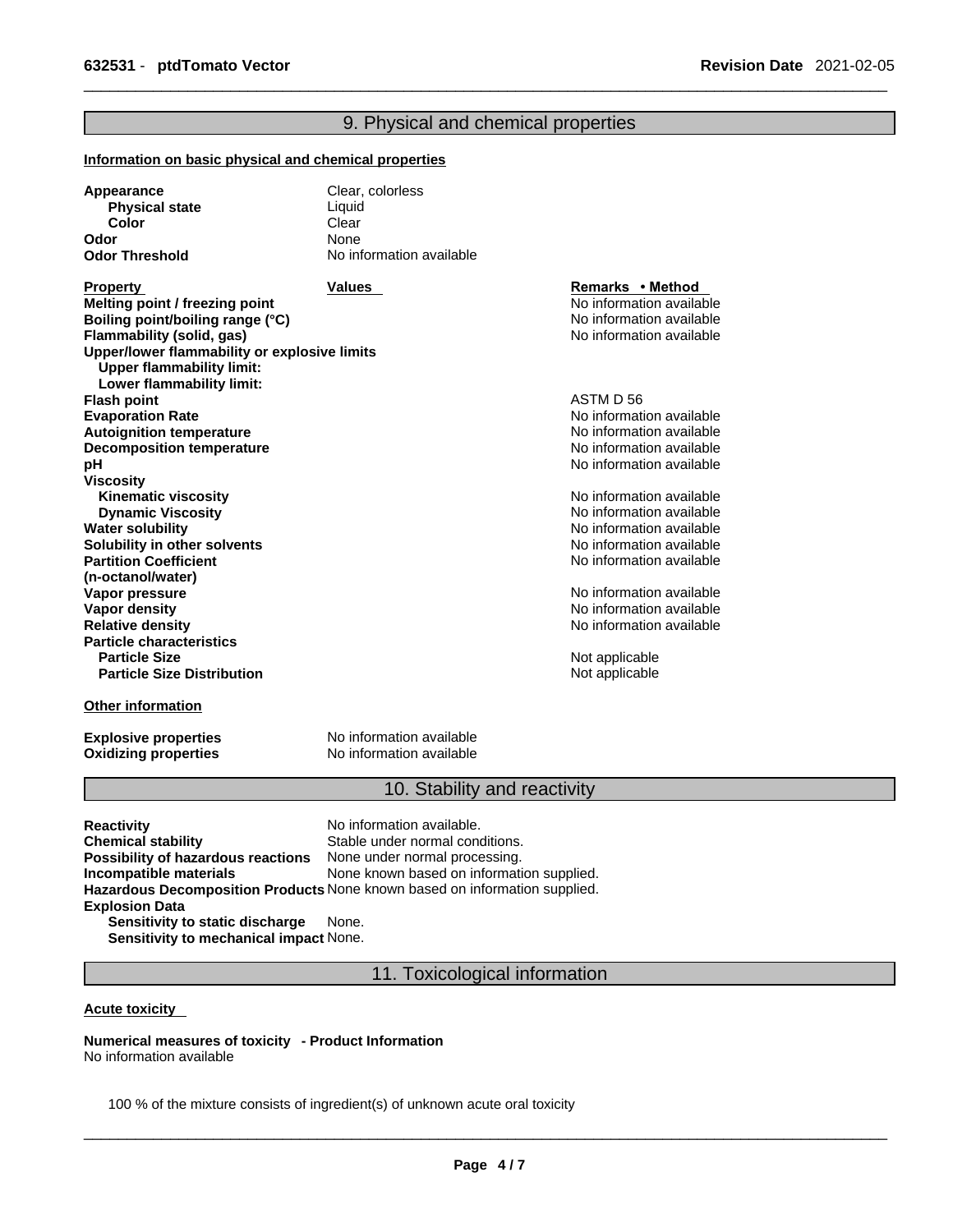100 % of the mixture consists of ingredient(s) of unknown acute dermal toxicity

- 100 % of the mixture consists of ingredient(s) of unknown acute inhalation toxicity (gas)
- 100 % of the mixture consists of ingredient(s) of unknown acute inhalation toxicity (vapor)

100 % of the mixture consists of ingredient(s) of unknown acute inhalation toxicity (dust/mist)

| <b>Symptoms</b>                   | No information available.                                                                      |
|-----------------------------------|------------------------------------------------------------------------------------------------|
| <b>Product Information</b>        |                                                                                                |
| Ingestion                         | Specific test data for the substance or mixture is not available.                              |
| <b>Inhalation</b>                 | Specific test data for the substance or mixture is not available.                              |
| <b>Skin contact</b>               | Specific test data for the substance or mixture is not available.                              |
| Eye contact                       | Specific test data for the substance or mixture is not available.                              |
| <b>Skin corrosion/irritation</b>  | Based on available data, the classification criteria are not met. Classification not possible. |
| Serious eye damage/eye irritation | Based on available data, the classification criteria are not met. Classification not possible. |
| Respiratory or skin sensitization | Classification not possible.                                                                   |
| <b>Germ cell mutagenicity</b>     | Based on available data, the classification criteria are not met. Classification not possible. |
| Carcinogenicity                   | Based on available data, the classification criteria are not met. Classification not possible. |
| <b>Reproductive toxicity</b>      | Based on available data, the classification criteria are not met. Classification not possible. |
| <b>STOT - single exposure</b>     | Based on available data, the classification criteria are not met. Classification not possible. |
| STOT - repeated exposure          | Based on available data, the classification criteria are not met. Classification not possible. |
| <b>Aspiration hazard</b>          | Based on available data, the classification criteria are not met. Classification not possible. |

|                                   | 12. Ecological information                                                                     |
|-----------------------------------|------------------------------------------------------------------------------------------------|
| <b>Ecotoxicity</b>                | Classification not possible.                                                                   |
| Percentage for unknown<br>hazards | 78 % of the mixture consists of component(s) of unknown hazards to the aquatic<br>environment. |
| Persistence and degradability     | No information available.                                                                      |
| <b>Bioaccumulation</b>            | No information available.                                                                      |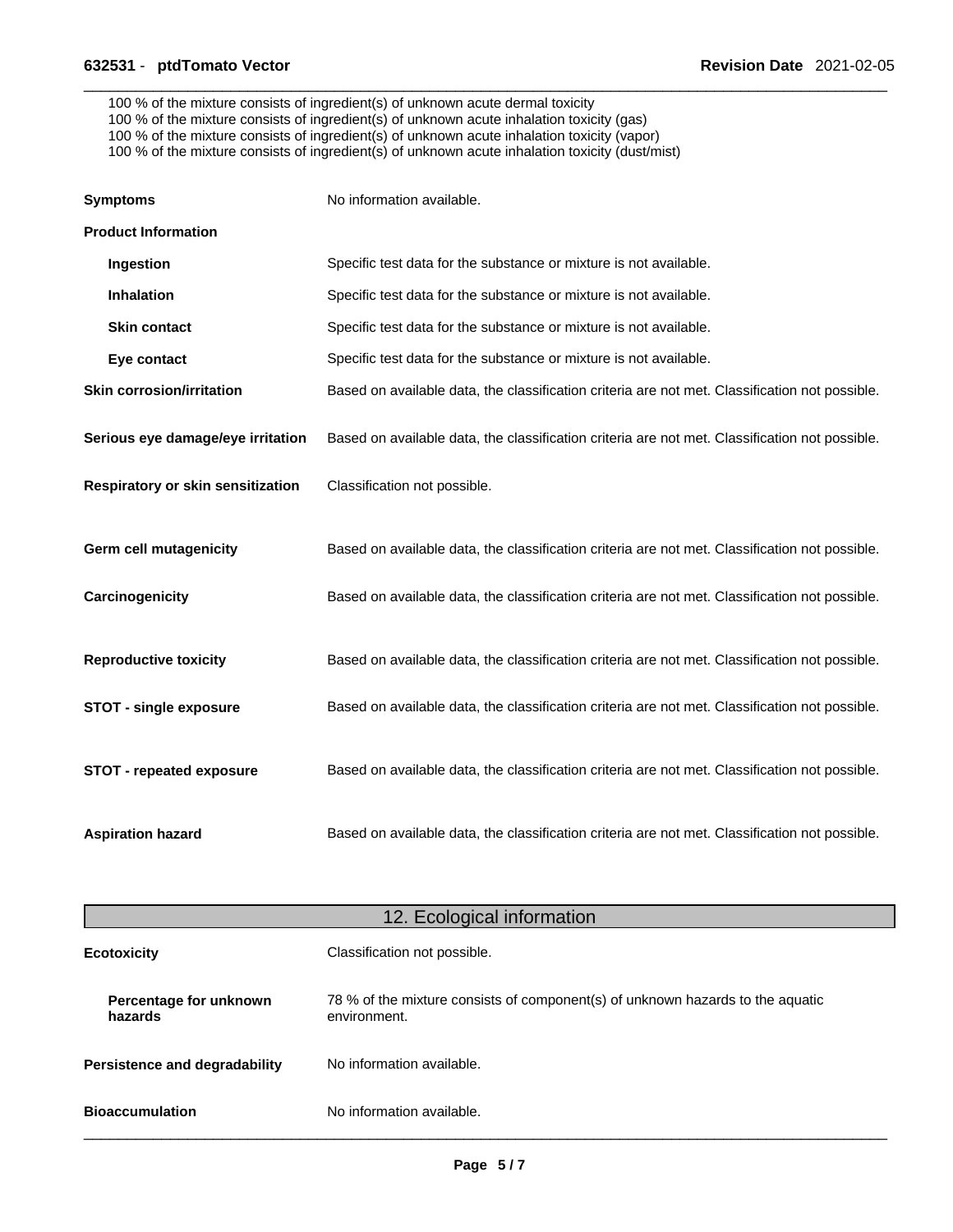| Hazardous to the ozone layer<br>Other adverse effects | Classification not possible. Based on available data, the classification criteria are not met.<br>No information available. |  |
|-------------------------------------------------------|-----------------------------------------------------------------------------------------------------------------------------|--|
|                                                       | 13. Disposal considerations                                                                                                 |  |
| Waste from residues/unused<br>products                | Dispose of in accordance with local regulations. Dispose of waste in accordance with<br>environmental legislation.          |  |
| <b>Contaminated packaging</b>                         | Do not reuse empty containers.                                                                                              |  |
|                                                       | 14. Transport information                                                                                                   |  |
| <b>IMDG</b>                                           | Not regulated                                                                                                               |  |

| טשווו | <b>INULTEGUIQICU</b> |
|-------|----------------------|
| ADR   | Not regulated        |
| IATA  | Not regulated        |
| Japan | Not regulated        |

## 15. Regulatory information

#### **National regulations**

**Pollutant Release and Transfer Registry (PRTR)** Not applicable

**Industrial Safety and Health Law** Not applicable **ISHL Notifiable Substances** Not applicable

**Poisonous and Deleterious Substances Control Law** Not applicable

**Fire Service Law:** Not applicable

**Act on the Evaluation of Chemical Substances and Regulation of Their Manufacture, etc. (CSCL)** Not applicable

**Act on Prevention of Marine Pollution and Maritime Disaster** Not applicable

#### **International Regulations**

**The Stockholm Convention on Persistent Organic Pollutants** Not applicable

**The Rotterdam Convention** Not applicable

**International Inventories IECSC** .

#### **Legend:**

**TSCA** - United States Toxic Substances Control Act Section 8(b) Inventory **DSL/NDSL** - Canadian Domestic Substances List/Non-Domestic Substances List  **EINECS/ELINCS** - European Inventory of Existing Chemical Substances/European List of Notified Chemical Substances **ENCS** - Japan Existing and New Chemical Substances **IECSC** - China Inventory of Existing Chemical Substances **KECL** - Korean Existing and Evaluated Chemical Substances **PICCS** - Philippines Inventory of Chemicals and Chemical Substances